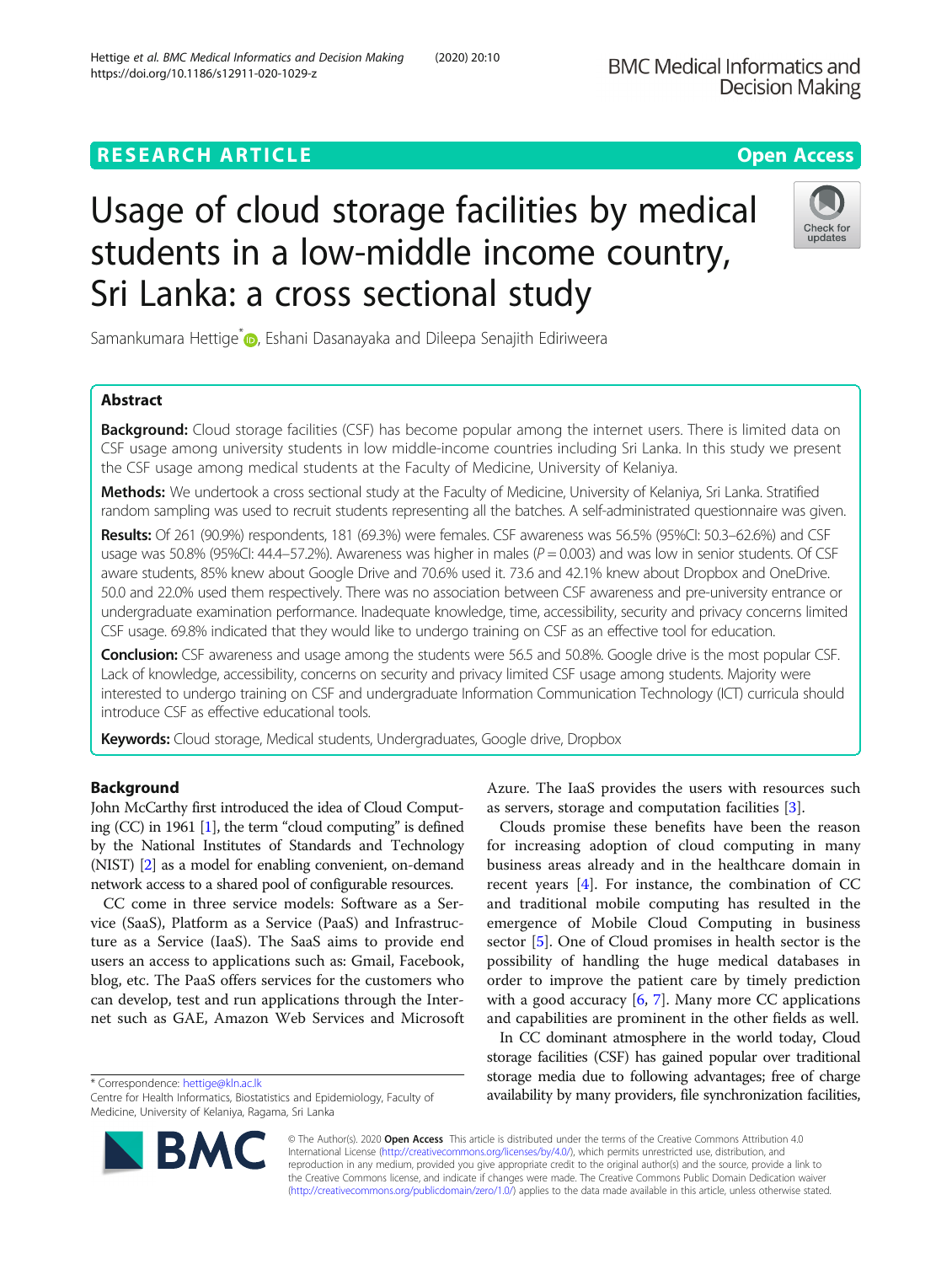file sharing facilities and reliability of services without worrying on data loss [[8](#page-6-0)–[12](#page-6-0)]. The CSF provide additional benefits for students other than saving their digital materials [\[12](#page-6-0)–[14](#page-6-0)]. For example, students can take digital notes online and access them anytime and anyplace in a convenient way. These notes can be easily shared among colleagues. These help to avoid physical constraints face by students in accessing and sharing study materials. The CSF also facilitates collaborative work among students and increase productivity in group work [\[14](#page-6-0)].

Both students and university teachers use CSF to store teaching leaning and research materials. A previous study showed a higher demand for CSF in German higher education sector and 34% of higher education sector used cloud computing [\[15\]](#page-6-0). This is mainly due to the ease of access through any internet-enabled device [[16](#page-7-0)], facilitate collaborative work [\[14\]](#page-6-0) and CSF serves as backups and recovery solutions in hardware failures [\[17\]](#page-7-0). However the users of these public CSF have raised concerns on privacy invasion risks and data security breaches [\[14](#page-6-0), [18](#page-7-0)]. Previous study done in Germany reported that 85% of university students used at least one CSF and Dropbox was the most popular CSF among them. Nearly 80% of students used CSF to store project work and teaching materials and 55% for other personal data [[15](#page-6-0)].

There is limited data on CSF usage among university students in low middle income countries including Sri Lanka. This study was done to assess the knowledge, practice and attitude towards CSF among medical students at the Faculty of Medicine, University of Kelaniya. The existing literature does not provide sufficient evidence on the usage of CSF by medical students in low middle income countries. Hence our finding will be a unique contribution to world literature. Further, the finding will be a useful for administrators, policymakers and teachers in many higher education institutions in medicine, especially in developing countries in adaptation of ICT education in medical curricula. In Sri Lankan context, this study contributes for medical administrators to identify the future doctors' attitude on trending technology like cloud base services.

#### Related works

This section describes the previous literature in recent years which is related to the use in CSF by university students.

Several recent studies related the use of CSF by university students have been carried out. One large scale online survey [\[15\]](#page-6-0) conducted by Meske et al., targeted more than 3000 participants including students (72%) as well as employees (28%) at the University of Muenster in Germany. The analysis of survey results indicated a high demand for cloud service solution in German higher education sector where the most of the students (85%) used at least one cloud service (employees: 73%). Students mainly used cloud services for educational purpose (project work -(83%) and teaching material - (78%)). Employees main use was to save work-related materials (78%). The most important reason for rejecting cloud storage services was security concerns (students: 64%; employees: 62%). The primary aim of this paper was to describe and present the main results of a preliminary large-scale survey on cloud services at the University of Muenster with more than 3000 participants in order to identify how the cloud service should be designed to be attractive for the target audience.

In another research [[19\]](#page-7-0) by Ashtari & Eydgahi examined how the engineering students at Eastern Michigan University accept and use the cloud services long after its adoption in the education process. The researchers used the Technology Acceptance Model (TAM) and Determinants of Perceived Ease of Use model to determine the CC adaptation by students.

A 97.5% of participants indicated that they are utilizing the cloud-based university class management application that enabled direct student access to Google Drive and other Google cloud suite. The majority of the students (97.5%) were utilizing at least two forms of cloud technology and 87.5% were using three or more applications. The reasons given by students for using cloud applications were: accessibility, the ability to share data, the low cost and the ability to back up files. The most common concerns were data privacy, fear of losing data, and difficulty of use. The researchers suggest that a combined model drawing from more aspects of internet technology will be more useful in further examinations of cloud computing adaptation.

Stantchev et al. [\[20\]](#page-7-0) used the Technology Acceptance Model (TAM) to investigate the motivations that lead higher education students to replace several Learning Management System (LMS) services with cloud file hosting services in the field of information sharing and collaboration. Research findings extended previous research that has investigated the use of Dropbox to cover certain weaknesses of LMS within the higher education setting. The results showed that Dropbox receives better valuation than LMS for the three considered constructs: attitude toward using, perceived ease of use and perceived usefulness.

Another study based on first year medical students can be seen in the work of Peacock & Grande [[21\]](#page-7-0). The main objective of their work was to present the results of effectively using a free Google cloud suite including Google Drive to manage and teach a first-year pathology course at Mayo Medical School in USA. The results demonstrated that Google cloud suite allowed faculty to build an efficient and effective classroom teaching and management system. 87% of participants responded positively in favor of Google Drive as a storage location for course materials. Ibrahim Arpaci et al. [\[12](#page-6-0)] investigated the adoption of cloud computing to achieve knowledge management using TAM. Researchers examined the cloud services involvement in knowledge creation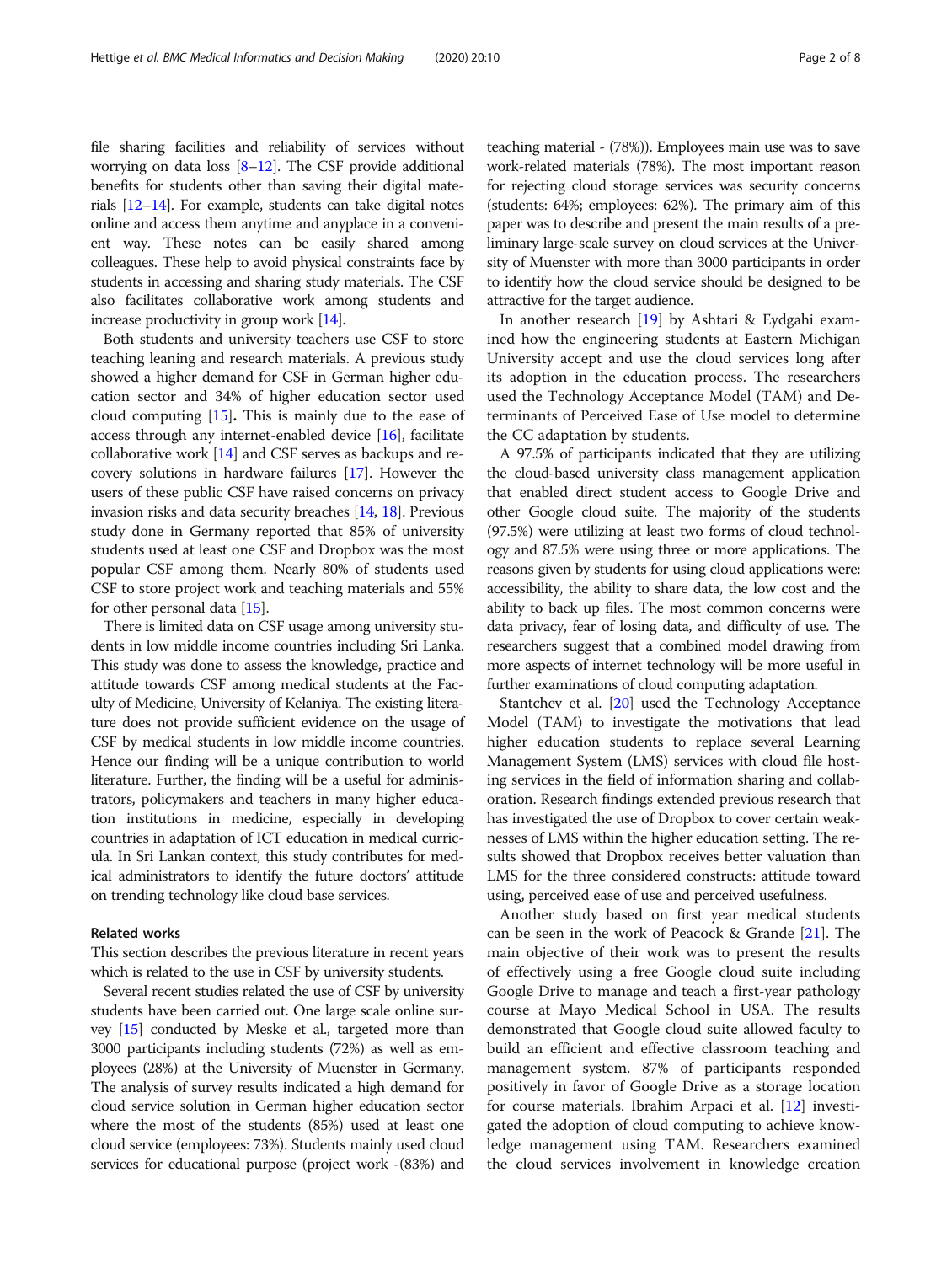and discovery, storage, sharing, and application among the students and concluded that the integration of cloud computing services into the educational settings may promote students' academic performance, effectiveness, and efficiency by facilitating knowledge management mainly due to the cloud services that enable for students to access and synchronize their digital reference materials any time, from anywhere, and using any device. The Table 1 compares the similarities and differences in the current study with the other works stated in the Related Works section.

#### Hypotheses in the study

This study is designed to assess the following the hypotheses.

- The majority of the medical students do not use the CSF or underutilized in a situation where IT infrastructures are provided them free of charge.
- Students with prior experience of IT are the leading users of CSF.
- Students who perform well in previous and current exams use the CSF.

#### Methodology

We undertook a cross sectional study at the Faculty of Medicine, University of Kelaniya, Sri Lanka. The research methodology depicts in the Fig. [1](#page-3-0). The study was conducted from August 2016 to December 2016. A selfadministrated questionnaire was used to collect data. There were five batches of medical students in the Faculty and stratified random sampling methods with proportional allocation was used to recruit students from each batch. Sample size was calculated to estimate the proportion of students who are aware of cloud storages using below formula and assumptions.

Table 1 Comparison with previous works

Sample size (SS) will be calculated using the following formula.

Sample size = 
$$
\frac{Z^2*(p)*(1-p)}{c^2}
$$

Where:

 $Z = Z$  value (i.e.  $Z = 1.96$  for 95% confidence level).

p = percentage picking a choice, expressed as decimal (i.e.  $p = 0.5$ ).

 $c =$  confidence interval, expressed as decimal (i.e.  $c =$ 0.05).

Hence, sample size was calculated as 384. Additional 10% was added as non-response bias  $(384 + 38 = 422)$ . There were 903 total students in the Faculty and calculated sample size represented 47% of the population. Hence the sample size is more than 5% of the total population, we adopted finite population correction (FPC) to avoid over sampling.

Fine population correction (FPC):

$$
\text{New sample size} = \frac{n_0}{(1+1/N(n_0-1))}
$$

Where:

 $n_0$  = Initial sample size (i.e. 422).

N=Population size (i.e. 903).

Revised sample size was calculated as 287. Please refer the Additional file [1:](#page-6-0) Table S1 that provides the allocated number of students from each batch. Student's name lists of each batch were obtained and the required number of students from each batch were selected using a random number generator.

Self-administered questionnaire was used to obtain data. The questionnaire had two parts. The first part of the questionnaire included student's academic year, gender, results

| Author                            | Similarities and differences compared to the current study                                                                                                                                                                                                                                                                                                                             |  |  |  |  |
|-----------------------------------|----------------------------------------------------------------------------------------------------------------------------------------------------------------------------------------------------------------------------------------------------------------------------------------------------------------------------------------------------------------------------------------|--|--|--|--|
| Meske et al. in 2014 [15]         | An Online survey that included whole student population and employees at the University of Muenster in Germany<br>compared to the current study that used printed questionnaire to collect data from a sample of medical students.<br>Both surveys focused on the use of CSF.                                                                                                          |  |  |  |  |
| Ashtari & Eydgahi<br>in 2017 [19] | The study sample was selected by inviting to 40 engineering students in a specified study setup. The objective was<br>to find the students' use and acceptance of CC by using TAM. The current study applied the stratified random sampling<br>method to select the study sample from a medical faculty and attempted to find specifically the use of CSF.                             |  |  |  |  |
| Stantchev et al.<br>in 2014 [20]  | TAM was used to report weaknesses of several services of LMS over Dropbox cloud hosting service. Sample size was<br>121 students in computer science in final year and master level. Students involvement in Dropbox use as a CSF was<br>the similarity found the two studies.                                                                                                         |  |  |  |  |
| Peacock & Grande<br>in 2016 [21]  | This study involved the first year medical students in order to examine the possibility of effectively using a free Google<br>cloud suite, including Google Drive to manage and teach a first-year pathology course. Medical students involved in<br>the both studies. The current study specifically examine the CSF usage in the education process by the whole medical<br>students. |  |  |  |  |
| Ibrahim et al. in<br>2017 [12]    | 221 Students in Information Technology (IT) subject stream who followed a training course on knowledge management<br>and CC were involved in the study. The adaptation of cloud services in knowledge management was examined using<br>TAM. Both studies focused on cloud services but on different research aspects.                                                                  |  |  |  |  |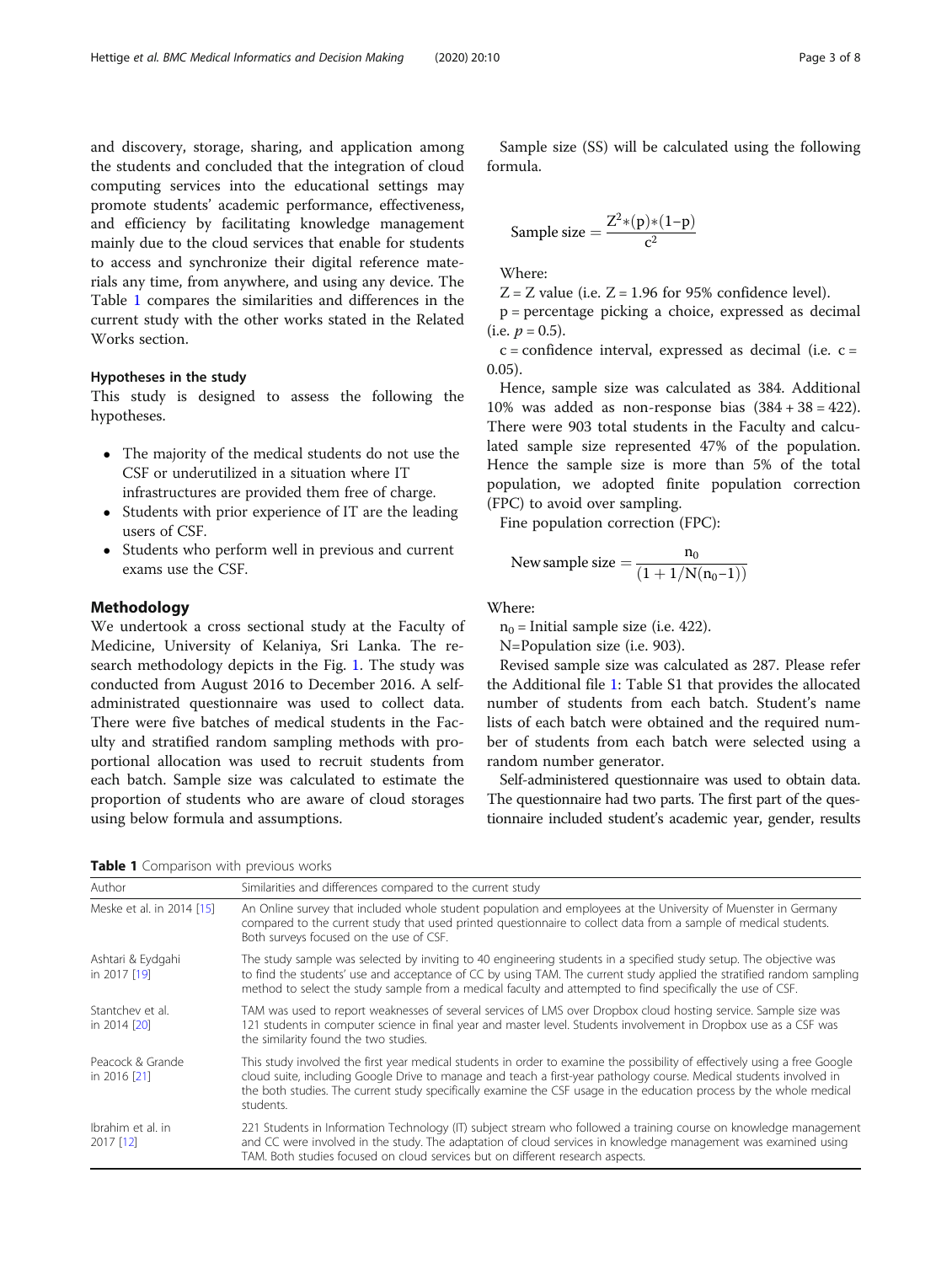<span id="page-3-0"></span>

of the undergraduate medical examination including continuous assessments and Unit exams. Continuous assessments are formative examinations during the terms. Unit examinations are summative examinations and there are five Unit examinations with three subcomponents in Unit 3 (i.e. unit 3 a, b and c). Further, we obtained performance of General Certificate of Education Advanced Level (G.C.E. A/L) examination and grade 5 scholarship examination. G.C.E. A/L examination is the entrance examination to the State Universities of Sri Lanka and grade five scholarship is the selection examination for the prominent national schools in Sri Lanka. The second part of the questionnaire consisted of questions on CSF awareness and usage along

with the frequency of usage. Of this part, one table was used to record the frequency of the CSF use.

Ethical approval for the study was obtained from the Faculty of Medicine, University of Kelaniya. All the medical students were over 18 years of age. At least one of authors participated in the data collection process. All the students were informed about the study in addition printed information, provided with the consent form to be completed by the participant. The informed written consent was obtained from those students who participated voluntarily in the study.

The following are the details explanation of the steps that show in the flowchart (Fig. 1).

- The computer labs of the faculty are used for practical classes in medicine and teaching ICT. The students are not allowed to use external devices in teaching lab due to security reasons. This makes an unpleasant situation for some students. Students can easily overcome this problem using the free cloud storage. The issue is whether the students are aware of cloud storage or not. No previous data was available in the faulty in this regard.
- Literature survey proved the lack of research in the use of CSF by medical students, specially from developing countries.
- The faculty encourages to have the ethical clearance for researches that involves students. Hence the project proposal was submitted to faculty ethical clearance committee to have the approval for the research.
- The questionnaires that was revised by the ethic committee were distributed among the selected students. A sample of 287 students were selected after applying the finite population correction (FPC) to recalculate the sample size that was selected with the stratified random sampling methods with proportional allocation.
- Data was entered and verified in the REDCap software system.
- R statistical package was used to perform descriptive analysis on data.
- Did the literature surveys to compare our findings with the world. Data analysis and literature surveys were repeated as required.
- Started the article writing in the following order: Methodology, Data analysis, Discussion, Conclusion, abstract and Introduction.

## Results

The statistical analysis was done using R version 3.5.3. The average CSF awareness and usage were calculated with confident intervals. Pearson's Chi-square test statistics were checked for statistical differences between genders. Spearman's rank correlation coefficient was used to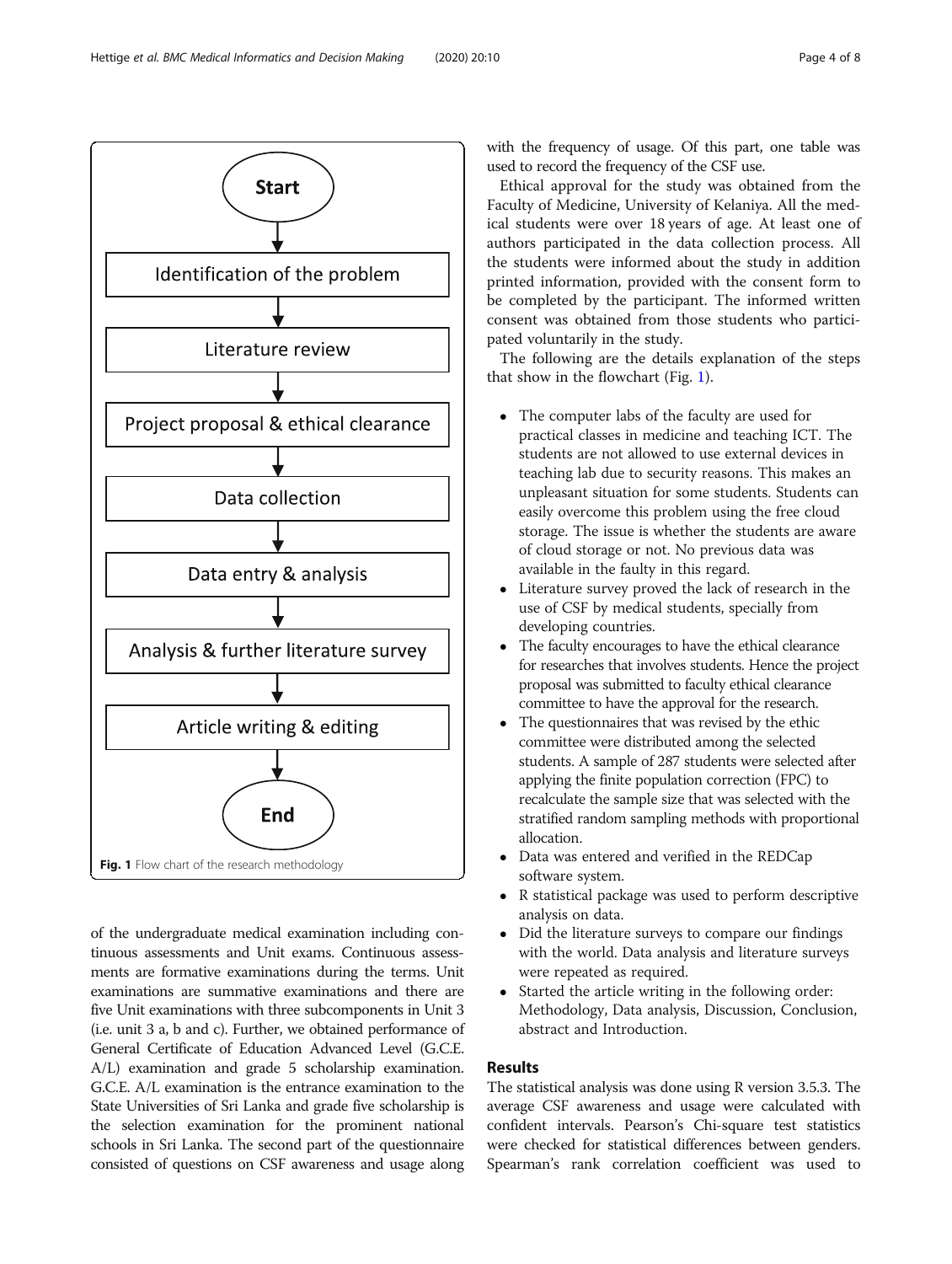determine the connection, if any between CSF awareness and exam performance. The trend in the awareness of CSF between academic years was checked using the Generalized linear model.

## Description of the study sample

We distributed 287 questionnaires and 261 (90.9%) students responded. There were 181 (69.3%) female students in the sample. Number of students who responded to the questionnaire from first year to final year as follows: 49 (18.8%), 55 (21.1%), 51 (19.5%), 59 (22.6%) and 47 (18.0%). 13 students did not respond to the question on awareness of CSF and we removed them from the analysis. These students belonged to all academic years and respective numbers were 2,3,2,3 and 3 from first year to final year. We present the results of 248 respondents in the subsequent analysis.

## Awareness of CSF

Of 248 students, 140 indicated that they were aware of CSF indicating 56.5% (95%CI: 50.3–62.6%) CSF awareness among medical students at the Faculty of Medicine, University of Kelaniya. CSF awareness was higher in males (71.1, 95%CI: 60.9–81.2%) compared to females  $(50.0, 95\%CI: 42.5-57.5%)$   $(P = 0.003)$ . CSF awareness among the first year students (72.3, 95%CI: 60.0–85.1%) was higher than the final year students (40.9, 95%CI: 26.4–55.4%). Generalized linear model fitting showed a significant decrease in CSF awareness in the senior students (odds ratio = 0.74 (95%CI: 0.62–0.90) per each advancing batch).

|  | Table 2 Demographic characteristics of the participants |  |  |  |
|--|---------------------------------------------------------|--|--|--|
|--|---------------------------------------------------------|--|--|--|

Among 140 of students who were aware of CSF, highest awareness was observed for Google Drive (85.0%). Second and third highest awareness were for Dropbox (73.6%) and OneDrive (42.1%). 63 (45.0%) students were already aware of CSF before entering to the University (Table 2).

## Usage of CSF

Of 140 who were aware of CSF, 126 (90.0%) actually used these facilities. Hence, the CSF usage among all the students at the Faculty was 50.8% (95%CI: 44.4–57.2%). Male students showed a relatively higher CSF usage (62.5, 95%CI: 51.9–73.1%) compared to female students (47.0, 95% CI: 39.7–54.2%), although the difference was not significant.

From the students who were aware of Google Drive (85.0%), 12.1% had accessed it daily and 20.0% had accessed it more than once a week. Second and third highest awareness were for Dropbox (73.6%) and OneDrive (42.1%). From them more than 15% had never accessed them. Although students were aware of iCloud and Amazon, majority had never accessed them (Table [3\)](#page-5-0).

Among the students who were aware of CSF, 79 (56.4%) had used cloud facility to transfer electronic files and 64 (45.7%) students used cloud storage to save educational materials. 36 (25.7%) had synchronized their files with CSF. Further, 109 (77.9%) students mentioned that cloud storage is useful for educational purposes and 19 (13.5%) students in view that CSF is little or no use for educational purpose.

| Characteristics                                                            | Aware of cloud storage<br>$(N = 140)$<br>Number (56.5%) | Not aware of cloud storage $(N = 108)$<br>Number (43.5%) | P value  |  |
|----------------------------------------------------------------------------|---------------------------------------------------------|----------------------------------------------------------|----------|--|
| Gender                                                                     |                                                         |                                                          |          |  |
| Males                                                                      | 54 (71.1%)                                              | 22 (28.9%)                                               | $0.003*$ |  |
| Females                                                                    | 86 (50.0%)                                              | 86 (50.0%)                                               |          |  |
| Academic year                                                              |                                                         |                                                          |          |  |
| First year                                                                 | 34 (72.3%)                                              | 13 (27.7%)                                               | $0.003+$ |  |
| Second year                                                                | 32 (61.5%)                                              | 20 (38.5%)                                               |          |  |
| Third year                                                                 | 26 (53.1%)                                              | 23 (46.9%)                                               |          |  |
| Fourth year                                                                | 30 (53.6%)                                              | 26 (46.4%)                                               |          |  |
| Final year (fifth year)                                                    | 18 (40.9%)                                              | 26 (59.1%)                                               |          |  |
| When did the students get to know                                          |                                                         |                                                          |          |  |
| Before entering to the Faculty                                             | 63 (45.0%)                                              |                                                          |          |  |
| After entering to the faculty and learnt during the IT practical sessions  | 25 (17.6%)                                              |                                                          |          |  |
| After entering to the faculty but not learn from the IT practical sessions | 47 (33.6%)                                              |                                                          |          |  |
| Not-answered                                                               | $5(3.6\%)$                                              |                                                          |          |  |

\*Pearson's Chi squared test; † Linear logistic/Generalized linear model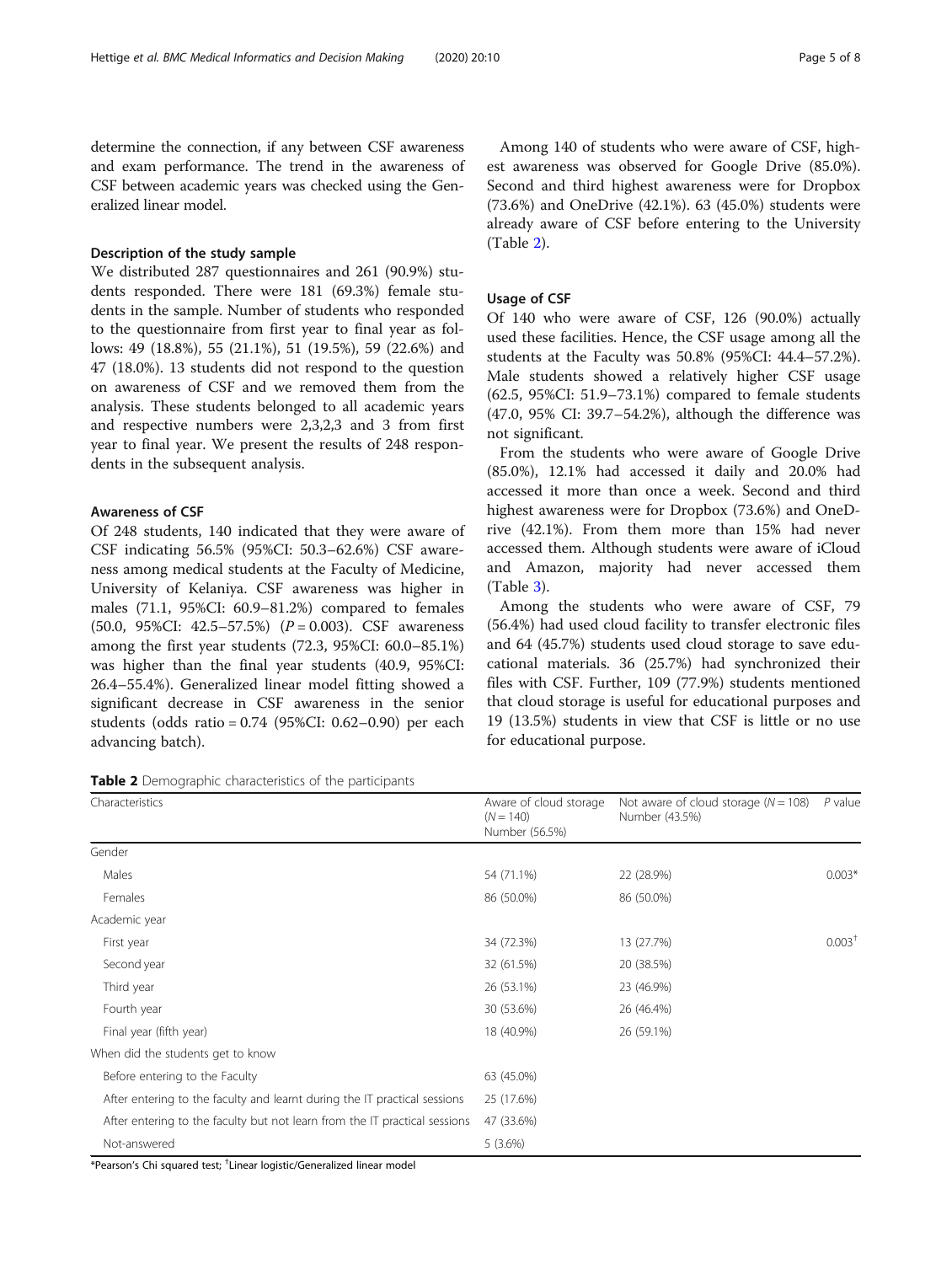| Name           | Awareness Number (%) | Daily      | More than once a week | More than once<br>a month | Less than once<br>a month | Never      | Not answered |
|----------------|----------------------|------------|-----------------------|---------------------------|---------------------------|------------|--------------|
| Google Drive   | 19 (85.0%)           | 17 (12.1%) | 28 (20.0%)            | 31 (22.1%)                | 23 (16.4%)                | 13 (9.3%)  | 28 (20.0%)   |
| <b>Dropbox</b> | 103 (73.6%)          | $8(5.7\%)$ | 13 (9.3%)             | 21 (15.0%)                | 28 (20.0%)                | 25 (17.9%) | 45 (32.1%)   |
| OneDrive       | 59 (42.1%)           | 5(3.6%)    | $9(6.4\%)$            | $10(7.1\%)$               | $11(7.8\%)$               | 26 (18.6%) | 79 (56.4%)   |
| iCloud         | 53 (37.9%)           | $7(5.0\%)$ | $7(5.0\%)$            | $6(4.2\%)$                | $11(7.8\%)$               | 30 (21.4%) | 79 (56.4%)   |
| Amazon         | 33 (23.6%)           | $(0.7\%)$  | $2(1.4\%)$            | $2(1.4\%)$                | $3(2.1\%)$                | 32 (23.6%) | 100 (71.4%)  |

<span id="page-5-0"></span>Table 3 Awareness and usage patterns of the participants for the top five cloud storages

#### Awareness of CSF and exam performance

There was no difference in the Z score of G.C.E. A/L between students who were aware and not aware of CSF (median score: 1.96 (IQR: 1.92–2.00) versus 1.98 (IQR: 1.92–2.00) respectively,  $P = 0.251$ . Similarly, there was no difference in grade five scholarship results between students who were aware and not aware of cloud storages (median score: 151 (IQR: 140.0–162.0) versus 151.0 (IQR: 143.0–163.0) respectively,  $P = 0.434$ ).

We could not elicit a correlation between CSF awareness and the medical exam performances of students. Spearman's rank correlation coefficient for continuous assessments as follows; continuous assessment  $1 = -$ 0.107  $(P = 0.107)$ ; continuous assessment  $2 = -0.028$  $(P = 0.701)$ . For unit examinations it was; unit  $1 = 0.032$  $(P = 0.668)$ ; unit 2 = 0.129 (P = 0.090); unit 3a = -0.001  $(P = 0.997)$ ; unit 3b = 0.084  $(P = 0.431)$ ; unit 3c = 0.144  $(P = 0.179)$ ; unit  $4 = 0.146$   $(P = 0.375)$ ; unit  $5 = -0.188$  $(P = 0.257)$ .

#### Limiting factors of using CSF

Of 140 CSF aware students, 55 (39.3%) and 28 (20.0%) mentioned that they do not have adequate time and knowledge to use CSF respectively. Limiting factors for using CS included lack of accessibility 45(32.1%), concerns on security 37 (26.4%) and privacy 32 (22.9%).

#### Interest to learn more about CSF

Of total students, 35 (14.1%) student did not want to use CSF and 173 (69.8%) indicated that they would like to learn CSF as an effective tool for education. This included 72 (76.6%) of students who were not previously aware of CSF and 101 (84.9%) students who were already aware of CSF. 40 (16.1%) students did not wish to have a training on CSF and this included 22 (23.4%) students who were not aware of CSF and 18 (15.1%) who were aware of CSF.

# **Discussion**

Among the students at the Faculty of Medicine, University of Kelaniya, 56.5% (95%CI: 50.3–62.6%) were aware of CSF and 50.8% (95%CI: 44.4–57.2%) used CSF. Our results showed a lower CSF usage among local medical students compare to western countries [[15](#page-6-0), [19\]](#page-7-0). It is important to note that Faculty of Medicine has provided unlimited Wi-Fi internet access to the students. All the students had opportunity to learn ICT during the first year of the degree program and among the CSF aware students only 17.6% had learnt CSF during the ICT lessons. These ICT lessons were not compulsory for students and low students' attendance were observed for ICT lessons. Male students showed a higher awareness compared to females and newer students showed higher awareness compared to older students reflecting higher technology penetration among males and newer students. However, there was no CSF usage difference between males and female students.

Of those who were aware of CSF, nearly 50% of students used CSF to store educational materials and 25% had used synchronize facility to create backups [[15](#page-6-0), [19](#page-7-0)]. Further 50% students had used CSF to transfer electronic files [[19](#page-7-0)]. Google Drive was the most popular CSF among the students, 12% accessed it daily and 20% used it more than once a week [[21](#page-7-0), [22](#page-7-0)]. Dropbox and OneDrive were the second and third popular CSF among students. However, more than 17% of them had never accessed them. Although students were aware of iCloud and Amazon, the majority had never accessed them. This pattern was different to a previous study where Dropbox was the most popular CSF among students [[10](#page-6-0), [15,](#page-6-0) [20\]](#page-7-0).

We could not elicit a difference in Z score at G.C.E. Advance Level results nor grade five scholarship results among students who were aware and not aware of CSF. G.C.E. Advance Level is the entrance examination to state universities and grade five-scholarship examination is the selection examination for the prominent national schools in the country. This shows that CSF awareness does not depend on the nature of the school which students attended, whether those schools were equipped with ICT facilities or not, nor educational performance before entering to the University. We could not elicit a correlation between CSF usage and examination performance in the University that shows students who were familiar with ICT tools were not in advantage over others.

Main limiting factors for using CSF were lack of accessibility and concerns on security and privacy [[23](#page-7-0), [24](#page-7-0)]. Further students mentioned lack of time and knowledge hindered CSF usage [[19](#page-7-0)]. The majority of those who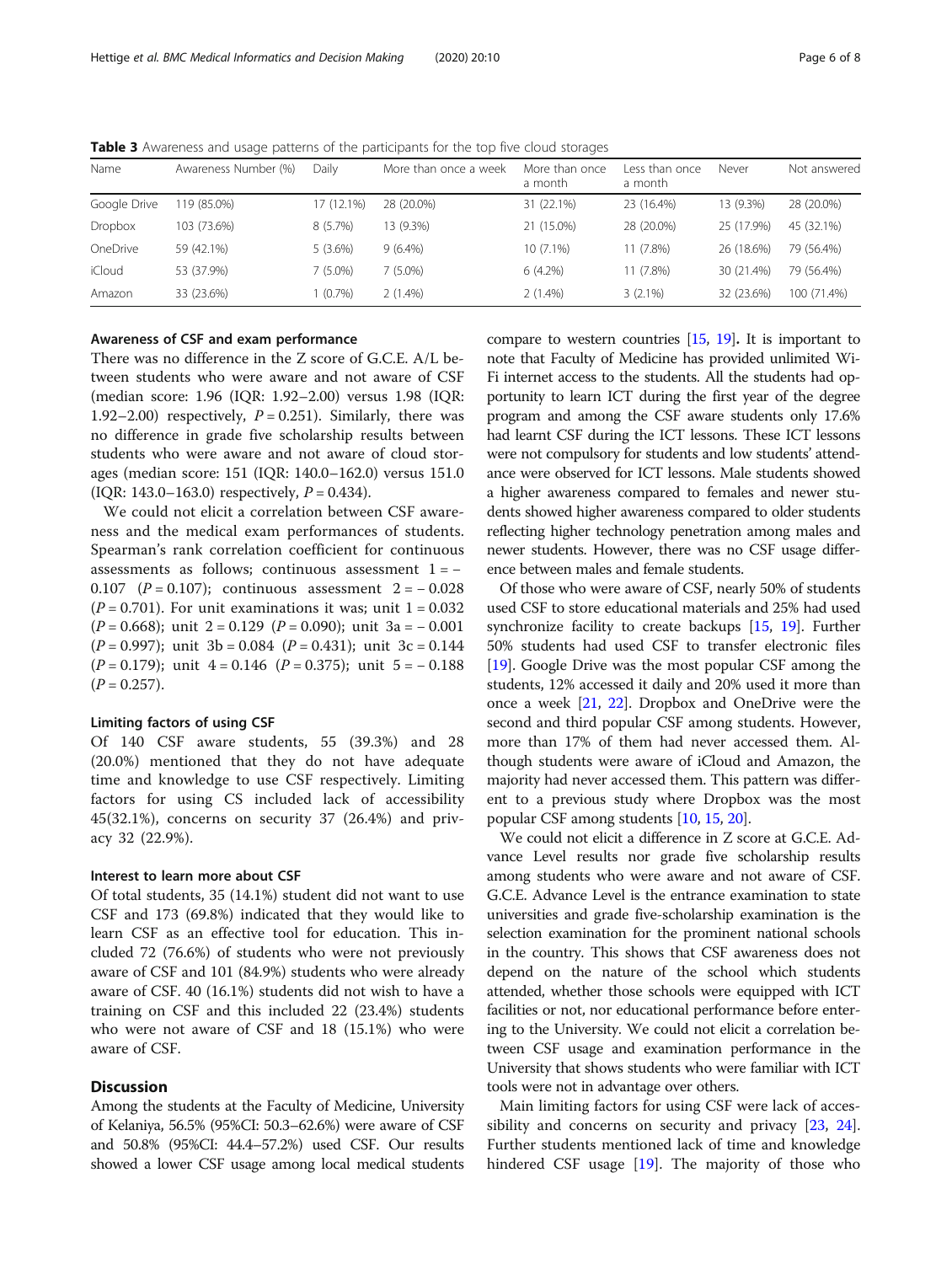<span id="page-6-0"></span>were aware of CSF in view that these facilities can be used for educational purposes and 13.6% expressed that CSF is no or little use for academic activities. Out of all who participated, 82% were in favor of having a training on CSF and this was 76.6% among who did not know CSF. This reflects the requirement of ICT education throughout the medical curriculum rather than limiting it to the first year. Students often neglect ICT lessons during the first year due to workload of other subjects and do not understand the importance of ICT in continuous professional development.

#### Limitations of the study

Following limitations are in this study; higher percentage of female students were recruited to the study as we adopted stratified random sampling. This is due to the fact that there were higher percentage of females in among the students. Unit examination results were available only for the senor students as junior students were still had not reached to the Unit examination level. This study included students from only one state medical faculty of the country.

#### Conclusion

Our survey results showed that CSF awareness and usage among the students were 56.5 and 50.8%. Google drive is the most popular CSF followed by Dropbox and OneDrive. Lack of knowledge, accessibility, concerns on security and privacy limited CSF usage among students. Majority were interested to undergo training on CSF and undergraduate ICT curricula should introduce CSF as effective educational tools. We emphasize the requirement of the ICT exposure in medical education to overcome the technological challenges face by future doctors. Future research, not limited one institution is encouraged to have more validated results but it is challenging to convince the importance of this kind of research in every medical institution.

#### Supplementary information

Supplementary information accompanies this paper at [https://doi.org/10.](https://doi.org/10.1186/s12911-020-1029-z) [1186/s12911-020-1029-z](https://doi.org/10.1186/s12911-020-1029-z).

Additional file 1: Table S1. Number of students allocated to each batch in the study sample.

#### **Abbreviations**

CC: Cloud computing; CSF: Cloud storage facilities; ICT: Information communication technology; LMS: Learning management system; TAM: Technology acceptance model

#### Acknowledgements

We thank all the students and the volunteers for participating in the research study and helping data collection, respectively. We would also like to thank Indrajith Solangaarachchi for designing the REDCap data entry form.

#### Authors' contributions

SH, ED and DSE contributed to the design and implementation of the study. SH and DSE drafted the manuscript. All authors have read and approved the manuscript.

#### Funding

No funding was used.

#### Availability of data and materials

Data are available on request to the authors.

#### Ethics approval and consent to participate

This study was approved by the Ethics Review Committee at Faculty of Medicine, University of Kelaniya. Written consent was obtained from the students who participated in the study.

#### Consent for publication

Not applicable.

#### Competing interests

The authors declare that they have no competing interests.

Received: 27 June 2019 Accepted: 20 January 2020 Published online: 28 January 2020

#### References

- 1. McCarthy J. Life in the Cloud, Living with Cloud Computing. [http://](http://computinginthecloud.wordpress.com/2008/09/25/utility-cloudcomputingflashback-) [computinginthecloud.wordpress.com/2008/09/25/utility](http://computinginthecloud.wordpress.com/2008/09/25/utility-cloudcomputingflashback-)[cloudcomputingflashback-](http://computinginthecloud.wordpress.com/2008/09/25/utility-cloudcomputingflashback-) to-1961-prof-john-mccarthy/ .Accessed 6 Nov 2019.
- 2. Peter M, Tim G. The NIST Definition of Cloud Computing [https://csrc.nist.](https://csrc.nist.gov/publications/detail/sp/800-145/final) [gov/publications/detail/sp/800-145/final.](https://csrc.nist.gov/publications/detail/sp/800-145/final) Accessed 11 Nov 2019.
- 3. Al-Janabi S, Al-Shourbaji I, Shojafar M, Abdelhag M. Mobile Cloud
- Computing: Challenges and Future Research Directions. In: Proceedings International Conference on Developments in eSystems Engineering, DeSE; 2018. p. 62–7.
- 4. Griebel L, Prokosch HU, Köpcke F, Toddenroth D, Christoph J, Leb I, et al. A scoping review of cloud computing in healthcare. BMC Med Inform Decis Mak. 2015;15(1):1–16.
- 5. Al\_Janabi S, Hussein NY. The Reality and Future of the Secure Mobile Cloud Computing (SMCC): Survey. In: Farhaoui Y, editor. Big Data and Networks Technologies (LNNS 81). Switzerland: Springer Nature; 2020. p. 231–61.
- 6. Mahdi MA, Al\_Janabi S. A Novel Software to Improve Healthcare Base on Predictive Analytics and Mobile Services for Cloud Data Centers. In: Farhaoui Y, editor. Big Data and Networks Technologies (LNNS 81). Switzerland: Springer, Cham; 2020. p. 320–39.
- 7. Al-Janabi S, Patel A, Fatlawi H, Kalajdzic K, Al Shourbaji I. Empirical rapid and accurate prediction model for data mining tasks in cloud computing environments. In: 2014 International congress on technology, Communication and Knowledge, ICTCK 2014; 2015.
- 8. Wu K, Vassileva J, Zhao Y. Understanding users' intention to switch personal cloud storage services: evidence from the Chinese market. Comput Hum Behav. 2017;68:300–14.
- 9. Burda D, Teuteberg F. Understanding service quality and system quality success factors in cloud archiving from an end-user perspective. Inf Syst Manag. 2015;32:266–84.
- 10. Amgad M, Alfaar AS. Integrating web 2.0 in clinical research education in a developing country. J Cancer Educ. 2014;29(3):536–40.
- 11. Aysen K. Computer education and instructional technology teacher trainees opinions about cloud computing technology. Educ Res Rev. 2015;10(14): 2043–50.
- 12. Arpaci I. Antecedents and consequences of cloud computing adoption in education to achieve knowledge management. Comput Hum Behav. 2017; 70:382–90.
- 13. Arpaci I. Understanding and predicting students' intention to use mobile cloud storage services. Comput Hum Behav. 2016;58:150–7.
- 14. González-Martínez JA, Bote-Lorenzo ML, Gómez-Sánchez E, Cano-Parra R. Cloud computing and education: a state-of-the-art survey. Comput Educ. 2015;80:132–51.
- 15. Meske C, Stieglitz S, Vogl R, Rudolph D, Oksuz A. Cloud storage services in higher education - Results of a preliminary study in the context of the